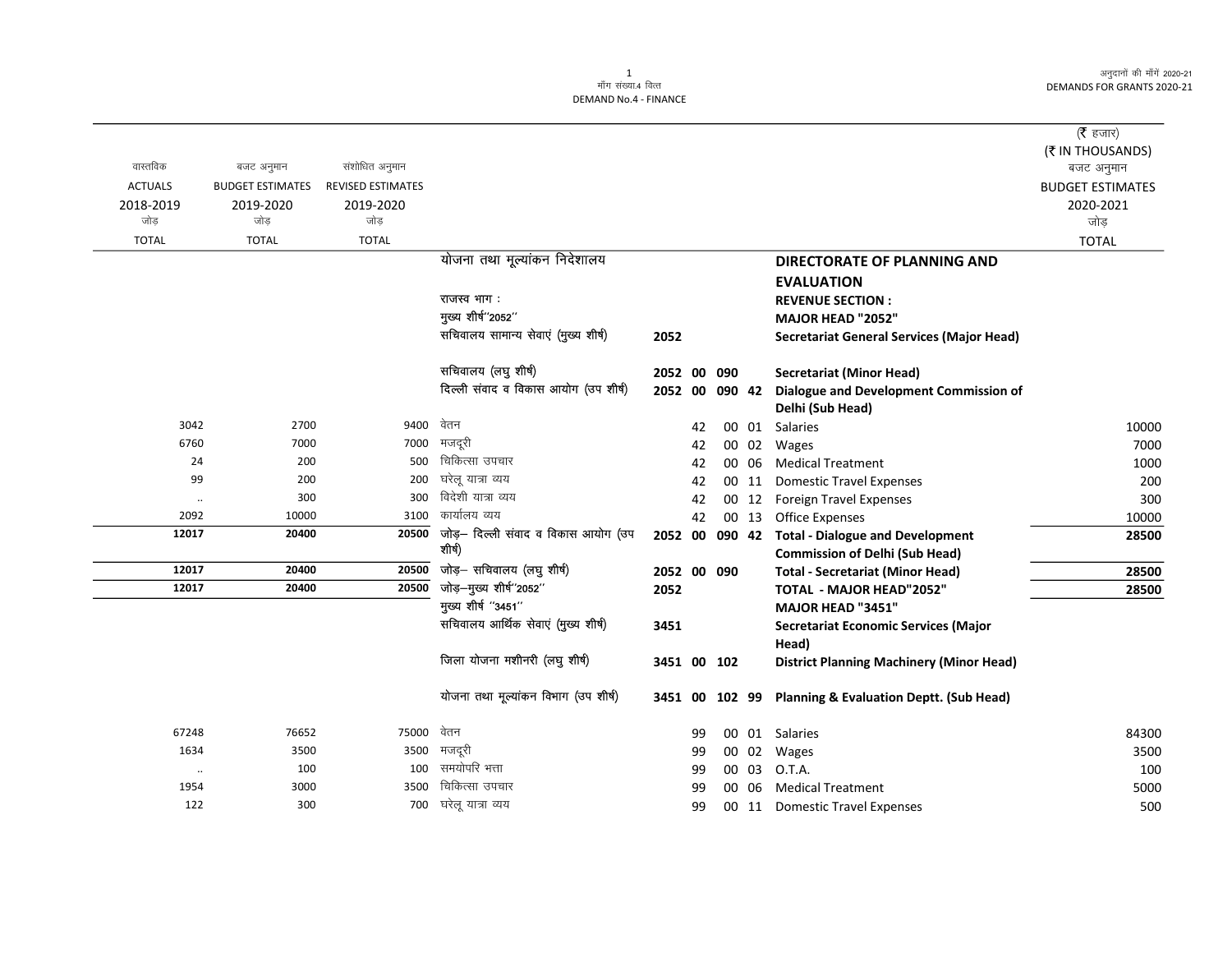अनुदानों की माँगें 2020-21 DEMANDS FOR GRANTS 2020-21

 $\overline{\phantom{0}}$ 

## 2<br>माँग संख्या.4 वित्त DEMAND No.4 - FINANCE

|                      |                         |                          |                                                                             |                |    |    |       |                                                                                           | ( <b>रै</b> हजार)       |
|----------------------|-------------------------|--------------------------|-----------------------------------------------------------------------------|----------------|----|----|-------|-------------------------------------------------------------------------------------------|-------------------------|
|                      |                         |                          |                                                                             |                |    |    |       |                                                                                           | (₹ IN THOUSANDS)        |
| वास्तविक             | बजट अनुमान              | संशोधित अनुमान           |                                                                             |                |    |    |       |                                                                                           | बजट अनुमान              |
| <b>ACTUALS</b>       | <b>BUDGET ESTIMATES</b> | <b>REVISED ESTIMATES</b> |                                                                             |                |    |    |       |                                                                                           | <b>BUDGET ESTIMATES</b> |
| 2018-2019            | 2019-2020               | 2019-2020                |                                                                             |                |    |    |       |                                                                                           | 2020-2021               |
| जोड                  | जोड                     | जोड                      |                                                                             |                |    |    |       |                                                                                           | जोड                     |
| <b>TOTAL</b>         | <b>TOTAL</b>            | <b>TOTAL</b>             |                                                                             |                |    |    |       |                                                                                           | <b>TOTAL</b>            |
| $\ddot{\phantom{0}}$ | 100                     | 100                      | विदेश यात्रा व्यय                                                           |                | 99 |    | 00 12 | <b>Foreign Travel Expenses</b>                                                            | 100                     |
| 6225                 | 7000                    |                          | $6100$ कार्यालय व्यय                                                        |                | 99 |    | 00 13 | <b>Office Expenses</b>                                                                    | 7000                    |
|                      |                         |                          | सूचना तकनीक                                                                 |                | 99 | 99 |       | <b>Information Technology</b>                                                             |                         |
|                      | 1000                    | 1000                     | कार्यालय व्यय                                                               |                | 99 |    | 99 13 | <b>Office Expenses</b>                                                                    | 1000                    |
| 77183                | 91652                   | 90000                    | जोड़-योजना तथा मूल्यांकन विभाग (उप<br>शीर्ष)                                | 3451 00 102 99 |    |    |       | <b>Total - Planning &amp; Evaluation Department</b><br>(Sub Head)                         | 101500                  |
|                      |                         |                          | सुधारों की तीव्र प्रगति के लिए<br>आधुनिकिकरण एंव क्षमता प्रकोष्ठ (उप शीर्ष) |                |    |    |       | 3451 00 102 96 Modernisation and capacity building for<br>accelarating reforms (Sub Head) |                         |
| 2396                 | 10000                   | 3000                     | व्यावसायिक सेवायें                                                          |                | 96 |    | 00 28 | <b>Professional Services</b>                                                              | 10000                   |
| 2396                 | 10000                   | 3000                     | जोड़-सुधारों की तीव्र प्रगति के लिए                                         | 3451 00 102 96 |    |    |       | <b>Total - Modernisation and capacity</b>                                                 | 10000                   |
|                      |                         |                          | आधुनिकिकरण एव क्षमता प्रकोष्ठ (उप शीर्ष)                                    |                |    |    |       | building for accelarating reforms (Sub<br>Head)                                           |                         |
|                      |                         |                          | दिल्ली में निवेशों व उद्यमों के लिए ब्यूरो                                  | 3451 00 102 95 |    |    |       | GIA to Bureau for investment &                                                            |                         |
|                      |                         |                          | को सहायता अनुदान (उप शीर्ष)                                                 |                |    |    |       | <b>Enterprises in Delhi (Sub Head)</b>                                                    |                         |
|                      | 2500                    | 100                      | सहायता अनुदान–सामान्य                                                       |                | 95 |    |       | 00 31 Grants-in-aid-General                                                               | 2500                    |
|                      | 500                     |                          | पूंजीगत परिसम्पतियो के सृजन के लिए<br>अनुदान                                |                | 95 |    |       | 00 35 Grants for creation of capital assets                                               | 500                     |
| $\ldots$             | 7000                    |                          | सहायता अनुदान –वेतन                                                         |                | 95 |    | 00 36 | Grants-in-aid-Salaries                                                                    | 7000                    |
| $\ddot{\phantom{a}}$ | 10000                   | 100                      | जोड़-दिल्ली में निवेशों व उद्यमों के लिए                                    |                |    |    |       | 3451 00 102 95 Total: GIA to Bureau for investment &                                      | 10000                   |
|                      |                         |                          | ब्यूरो को सहायता अनुदान (उप शीर्ष)                                          |                |    |    |       | <b>Enterprises in Delhi (Sub Head)</b>                                                    |                         |
|                      |                         |                          | कार्यान्वयन आधारित नीति निर्माण, कृत्रिम                                    | 3451 00 102 94 |    |    |       | <b>Programme for Evidance based Policy</b>                                                |                         |
|                      |                         |                          | बुद्धिमत्ता, बड़ा डाटा एवं अन्य मशीनरी एवं                                  |                |    |    |       | Making, Artificial Intelligence, Big Data                                                 |                         |
|                      |                         |                          | उपकरण गतिविधियों हेतु कार्यक्रम (उप शीर्ष)                                  |                |    |    |       | and other M&E Activities (Sub Head)                                                       |                         |
| 526                  | 11000                   | 3000                     | मजदूरी                                                                      |                | 94 |    | 00 02 | Wages                                                                                     | 11000                   |
| $\ddotsc$            | 2500                    | 100                      | कार्यालय व्यय                                                               |                | 94 |    | 00 13 | <b>Office Expenses</b>                                                                    |                         |
| 3                    | 10000                   | 2500                     | व्यावसायिक सेवायें                                                          |                | 94 | 00 | 28    | <b>Professional Services</b>                                                              | 6000                    |
| $\cdot$              | 2500                    | 100                      | अन्य प्रभार                                                                 |                | 94 |    |       | 00 50 Other Charges                                                                       | 1000                    |